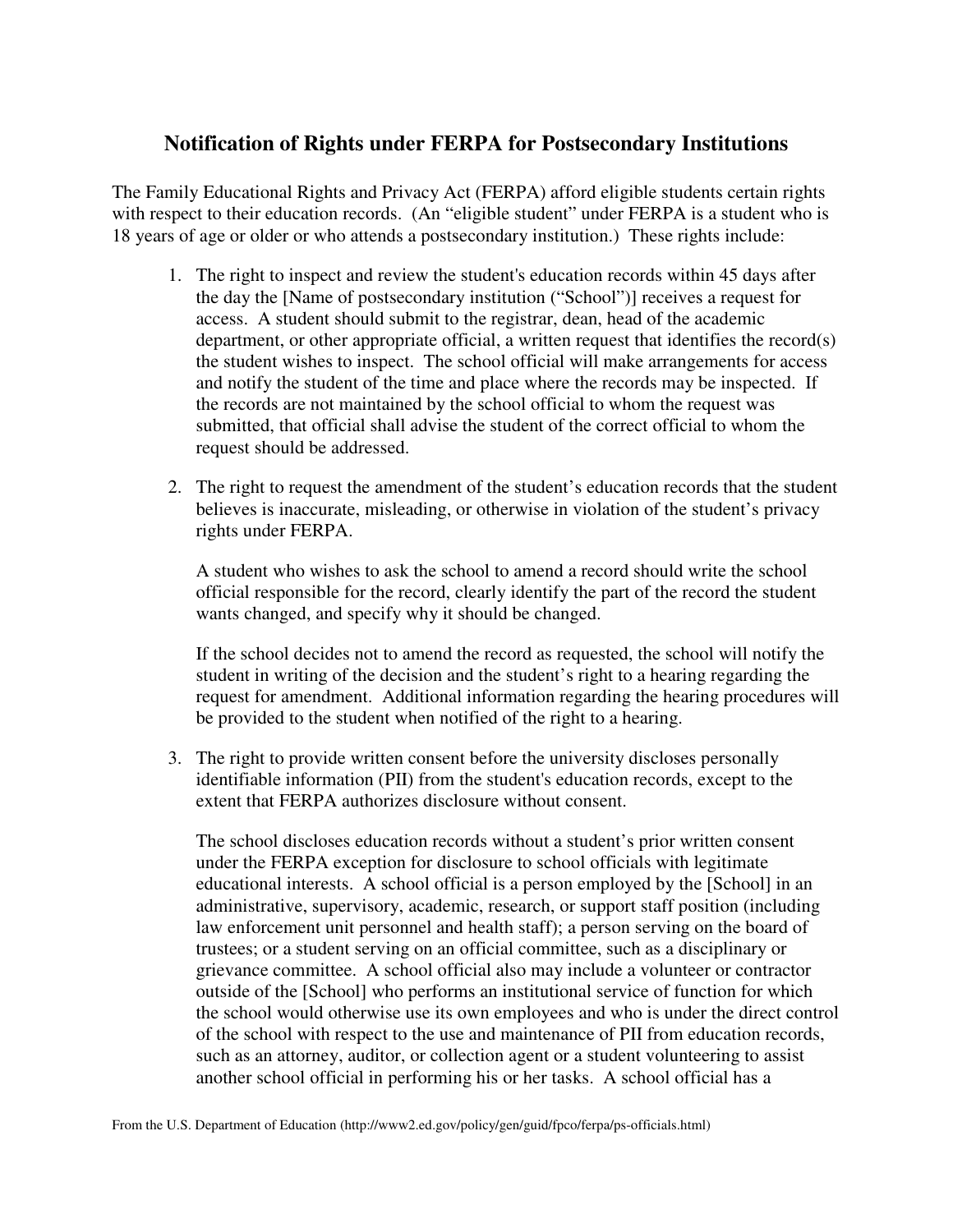legitimate educational interest if the official needs to review an education record in order to fulfill his or her professional responsibilities for the [School].

[Optional] Upon request, the school also discloses education records without consent to officials of another school in which a student seeks or intends to enroll. [NOTE TO POSTSECONDARY INSTITUTION: FERPA requires a school to make a reasonable attempt to notify each student of these disclosures unless the school states in its annual notification that it intends to forward records on request.]

4. The right to file a complaint with the U.S. Department of Education concerning alleged failures by the [School] to comply with the requirements of FERPA. The name and address of the Office that administers FERPA is:

> Family Policy Compliance Office U.S. Department of Education 400 Maryland Avenue, SW Washington, DC 20202

[NOTE: In addition, a school may want to include its directory information public notice, as required by §99.37 of the regulations, with its annual notification of rights under FERPA.]

[Optional] See the list below of the disclosures that postsecondary institutions may make without consent.

FERPA permits the disclosure of PII from students' education records, without consent of the student, if the disclosure meets certain conditions found in §99.31 of the FERPA regulations. Except for disclosures to school officials, disclosures related to some judicial orders or lawfully issued subpoenas, disclosures of directory information, and disclosures to the student, §99.32 of FERPA regulations requires the institution to record the disclosure. Eligible students have a right to inspect and review the record of disclosures. A postsecondary institution may disclose PII from the education records without obtaining prior written consent of the student –

- To other school officials, including teachers, within the [School] whom the school has determined to have legitimate educational interests. This includes contractors, consultants, volunteers, or other parties to whom the school has outsourced institutional services or functions, provided that the conditions listed in §99.31(a)(1)(i)(B)(*1*) - (a)(1)(i)(B)(*2*) are met. (§99.31(a)(1))
- To officials of another school where the student seeks or intends to enroll, or where the student is already enrolled if the disclosure is for purposes related to the student's enrollment or transfer, subject to the requirements of §99.34. (§99.31(a)(2))
- To authorized representatives of the U. S. Comptroller General, the U. S. Attorney General, the U.S. Secretary of Education, or State and local educational authorities, such as a State postsecondary authority that is responsible for supervising the university's State-supported education programs. Disclosures under this provision may be made, subject to the requirements of §99.35, in connection with an audit or